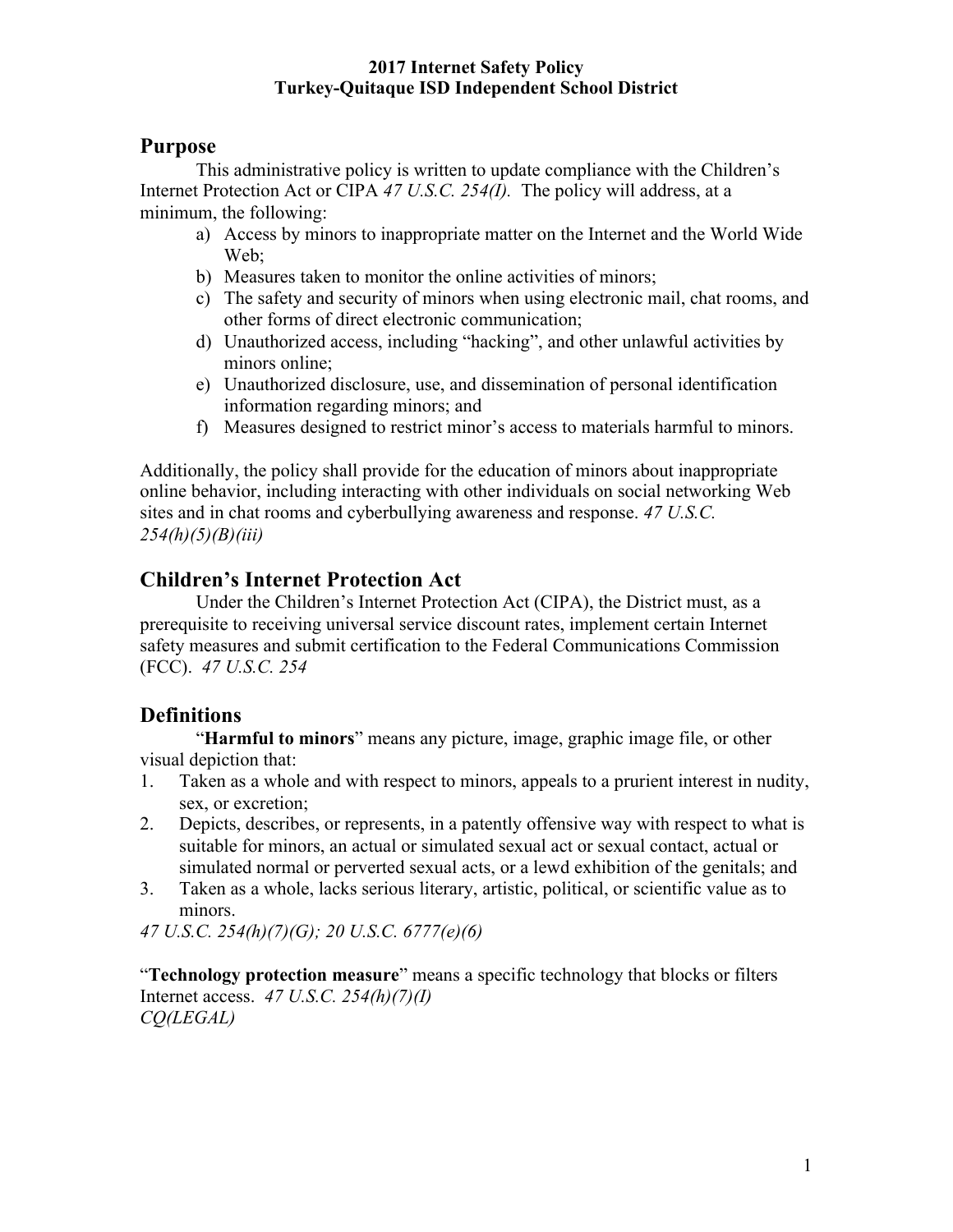**"Cyberbullying"** is defined in legal glossaries as:

- *a) actions that use information and communication technologies to support deliberate, repeated, and hostile behavior by an individual or group, that is intended to harm another or others;*
- *b) use of communication technologies for the intention of harming another person;*
- *c) use of internet service and mobile technologies such as web pages and discussion groups as well as instant messaging or SMS text messaging with the intention of harming another person.*

*Examples* of what constitutes cyberbullying include **communications that seek to intimidate, control, manipulate, put down, falsely discredit, or humiliate the recipient.** The actions are **deliberate, repeated, and hostile behavior** intended to harm another. Cyberbullying has been defined by "The National Crime Prevention Council": **"when the Internet, cell phones or other devices are used to send or post text or images intended to hurt or embarrass another person."**

A cyberbully may be a person whom the target knows or an online stranger. A cyberbully may be anonymous and may solicit involvement of other people online who do not even know the target. *(Source: Wikipedia*)

## **Availability**

Access to the District's technology resources, including the Internet, shall be made available to students and employees primarily for instructional and administrative purposes and in accordance with administrative regulations. *CQ(LOCAL)*

# **Limited Personal Use**

Limited personal use of the District's technology resources shall be permitted if the

use:

- 1. Imposes no tangible cost on the District;
- 2. Does not unduly burden the District's technology resources; and
- 3. Has no adverse effect on an employee's job performance or on a student's academic performance.

*CQ(LOCAL)*

## **Public Access**

Access to the District's technology resources, including the Internet, shall be made available to members of the public, in accordance with administrative regulations. Such use shall be permitted so long as the use:

- 1. Imposes no tangible cost on the District; and
- 2. Does not unduly burden the District's technology resources.

*CQ(LOCAL)*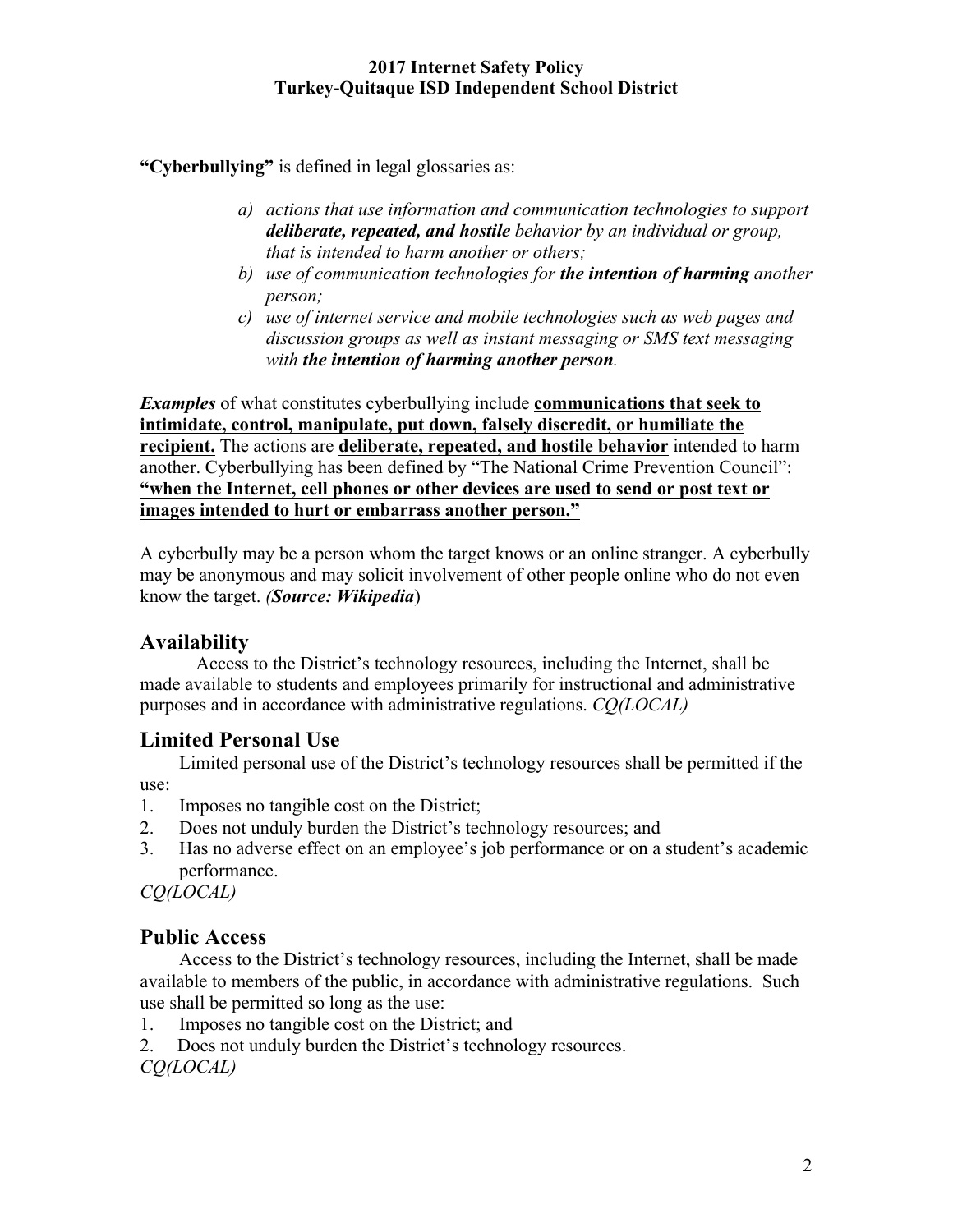#### **Determination of "Appropriateness for Minors"**

A determination regarding what matter is inappropriate for minors may be made by the Board, Superintendent, or Principal in accordance with this policy and *47 U.S.C. (l)(2).*

### **Technology Protection Measure**

The district shall operate, solely or in cooperation with an Internet Service Provider, an internet content filtering device that protects minors against access to visual depictions that are obscene, child pornography, or harmful to minors; and protects adults against access to visual depictions that are obscene or child pornography in compliance with 47 U.S.C. 254(h)(5)(B),(C). The Internet filtering device described above shall be deployed on any district computer with Internet access as well as the District's network systems.

The Superintendent or designee shall enforce the use of such filtering devices. Upon approval from the Superintendent or designee, an administrator, supervisor, or other authorized person may disable the filtering device for bona fide research or other lawful purpose when in use by an adult. *CQ(LOCAL)*

### **Acceptable Use Policy**

Every Turkey-Quitaque ISD telecommunication user has the responsibility to respect and protect the rights of every user in our community and on the Internet. Turkey-Quitaque ISD students, faculty, and community members utilizing Turkey-Quitaque ISD technology resources are expected to act in a responsible, ethical, and legal manner in accordance with the mission and purpose of the networks they use on the Internet and all applicable laws of the United States and the State of Texas.

Using the network or electronic information resources access is a privilege not a right, and the privilege may be revoked at any time for any reason or no reason.

#### **District Monitoring of Technology Use**

**All users** should be aware that the use of electronic information resources that are accessed through Turkey-Quitaque ISD property or procedures is subject to active monitoring and there should be **NO expectation of privacy** associated with the use of any District technological resources; including, but not limited too, E-Mail communications, Chat room dialogue, Internet searches and postings, District Blogs, and any other forms of direct electronic communications.

Every user of District technology resources will be required to acknowledge acceptance of the District's Acceptable Use Policy for Technology by signing a certification of receipt and understanding of the District's technology policies and procedures. Students will also require parental permission, documented in the form of a parental signature, to access District technological resources.

Turkey-Quitaque ISD wants all users to be aware of unacceptable conduct and what constitutes responsible use of the District's electronic information resources.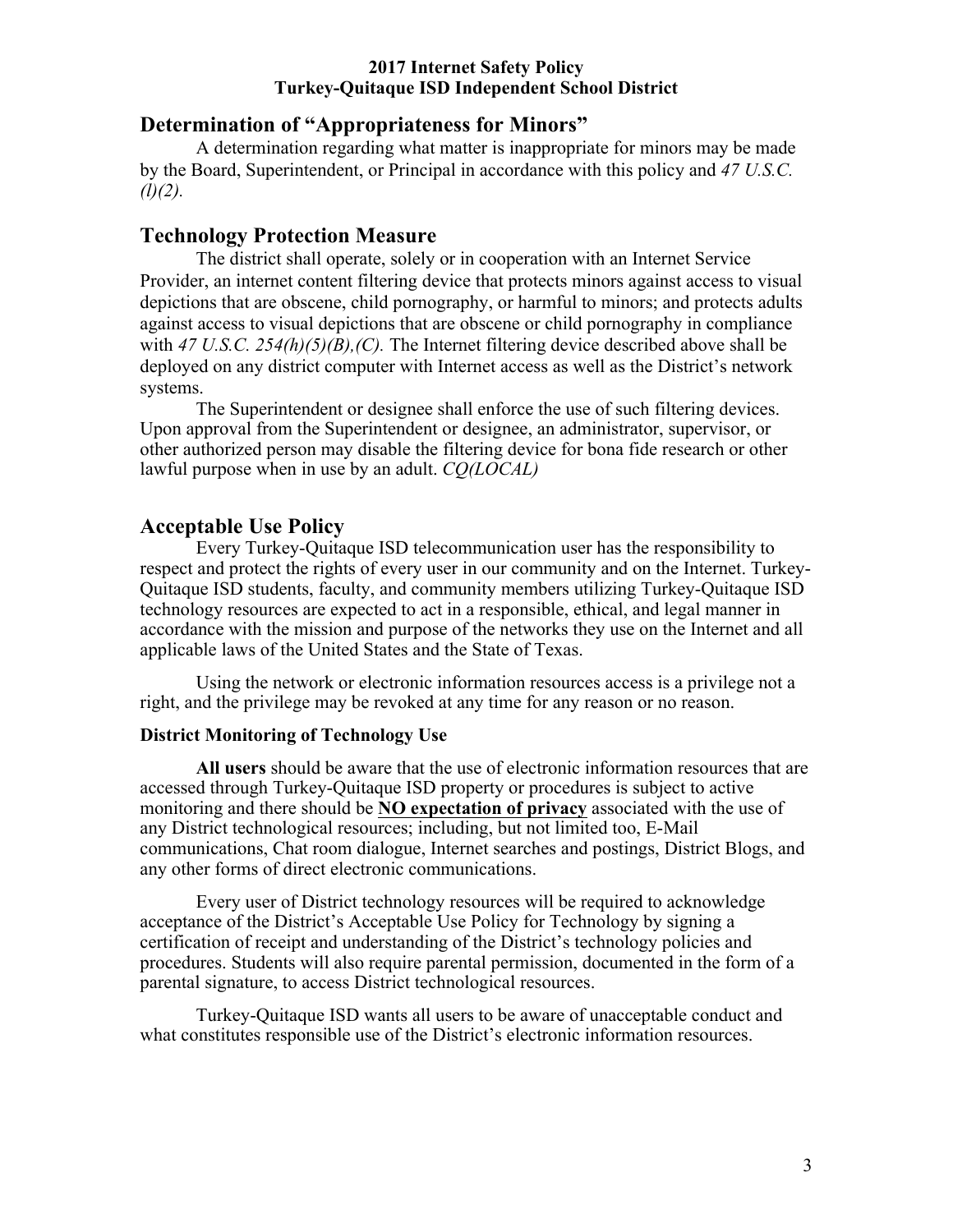### **Unacceptable Conduct**

- *Using the resources for any illegal purpose***.**
- *Accessing the resources to knowingly alter, damage, or delete District property or information, or to breach any other electronic equipment, network, or electronic communications system in violation of the law or District policy.*
- *Damaging electronic communication systems or electronic equipment, including knowingly or intentionally introducing a virus to a device or network, or not taking proper security steps to prevent a device or network from becoming vulnerable.*
- *Disabling or attempting to disable any Internet filtering device.*
- *Encrypting communications to avoid security review.*
- *Using someone's account without permission.*
- *Pretending to be someone else when posting, transmitting, or receiving messages.*
- *Attempting to read, delete, copy, modify, or interfere with another user's posting, transmittal, or receipt of electronic media.*
- *Using resources to engage in conduct that harasses or bullies others.*
- *Sending, posting, or possessing materials that are abusive, obscene, pornographic, sexually oriented, threatening, harassing, damaging to another's reputation, or illegal, including cyberbullying and "sexting."*
- *Using e-mail or Web sites to engage in or encourage illegal behavior or to threaten school safety.*
- *Using inappropriate language such as swear words, vulgarity, ethnic or racial slurs, and any other inflammatory language.*
- *Posting personal information about yourself or others, such as addresses and phone numbers.*
- *Responding to requests for personally identifying information or contact from unknown individuals.*
- *Making appointments to meet in person people met online. If a request for such a meeting is received, it should be reported to a teacher or administrator immediately.*
- *Posting or transmitting pictures of other students without obtaining prior permission from all individuals depicted or from parents of depicted students who are under the age of 18.*
- *Violating others' intellectual property rights, including downloading or using copyrighted information without permission from the copyright holder.*
- *Wasting school resources through the improper use of the District's technology resources, including sending spam.*
- *Gaining unauthorized access to restricted information or resources.*
- *Sending messages that would likely result in the loss of recipients' work or systems.*
- *Sending "chain letters" or "broadcast" messages to lists or individuals, and any other types of use which would cause congestion of the networks or otherwise interfere with the work of others.*
- *Participating in or accessing any 'chat room' without specific permission from the class instructor, technology director, or a District administrator. 'Chat rooms' are considered "off-limits" for ALL Turkey-Quitaque ISD users; with the specific exception of intranet blog pages, with teacher moderation, designed around an educational theme.*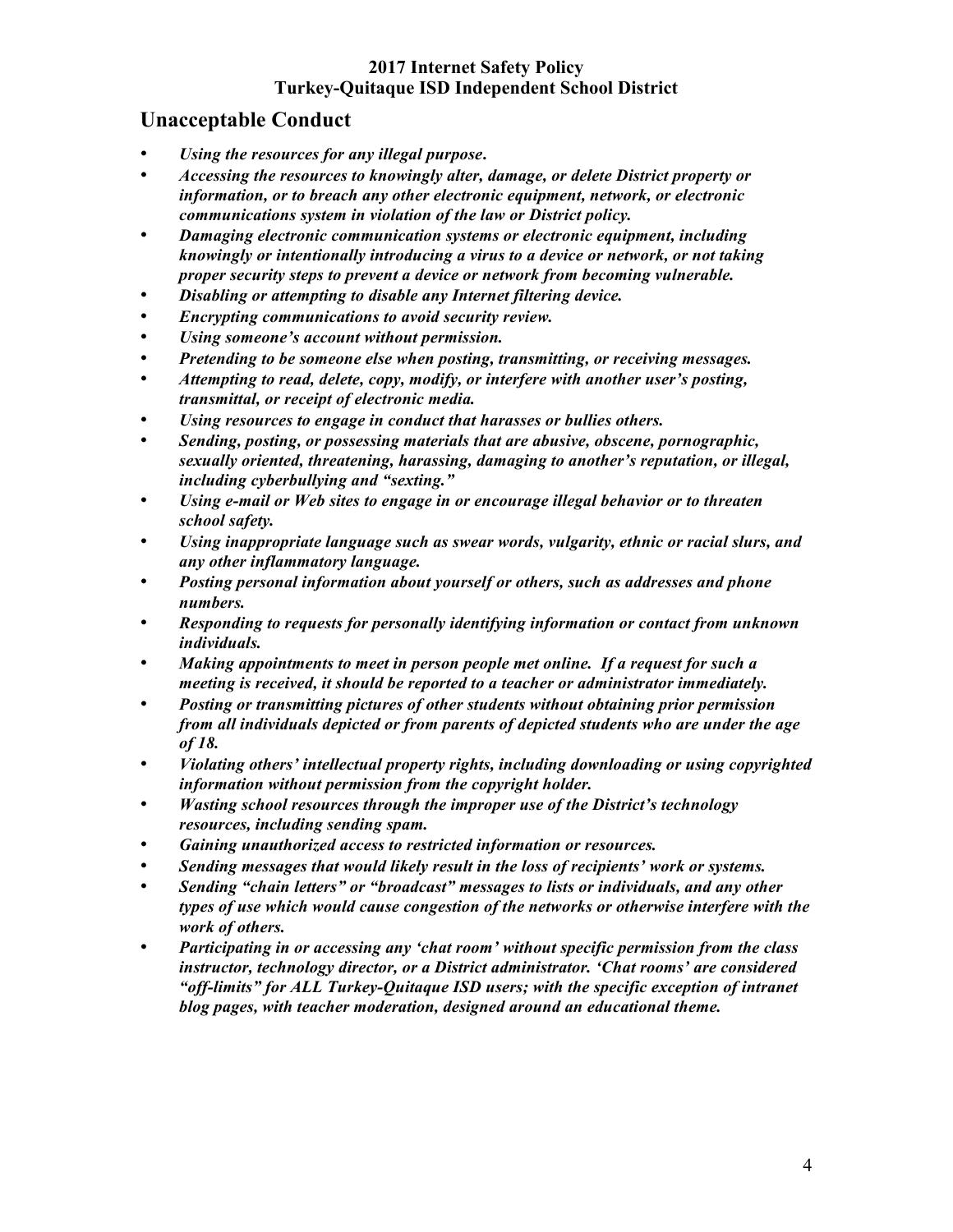# **Appropriate Use**

- *You will be assigned an individual account for hardware and Internet access, and you are responsible for not sharing the password for that account with others.*
- *The account is to be used mainly for educational purposes, but some limited personal use is permitted.*
- *Remember that people who receive e-mail from you with a school address might think your message represents the school's point of view.*
- *You will be held responsible at all times for the proper use of your account, and the District may suspend or revoke your access if you violate the rules.*
- *Respect the legal protection provided by copyright and licenses to programs and data.*
- *Respect the rights of others by complying with all Turkey-Quitaque ISD policies regarding sexual, racial, and other forms of harassment, and by preserving the privacy of personal data to which you have access.*
- *Respect the rights of others by complying with all Turkey-Quitaque ISD policies regarding intellectual property.*
- *Respect the privacy of others by not tampering with their files, tapes, passwords, or accounts, or representing others when messaging or conferencing.*
- *Use only computer ID's or accounts and communication facilities that you are duly authorized to use, and use them for the purposes for which they were intended.*
- *Respect the integrity of computer systems and data; for example, by not intentionally developing programs or making use of existing programs that harass other users, or infiltrate a computer or network system, or gain unauthorized access to other facilities, files, or programs utilizing Turkey-Quitaque ISD technology resources.*
- *Use computing and communications facilities in a manner that is consistent with the ethical principles set forth by the school and within accepted community standards.*
- *Respect and adhere to any local, state, or federal policy or law that may govern use of these computing and communication facilities in Texas and the United States.*